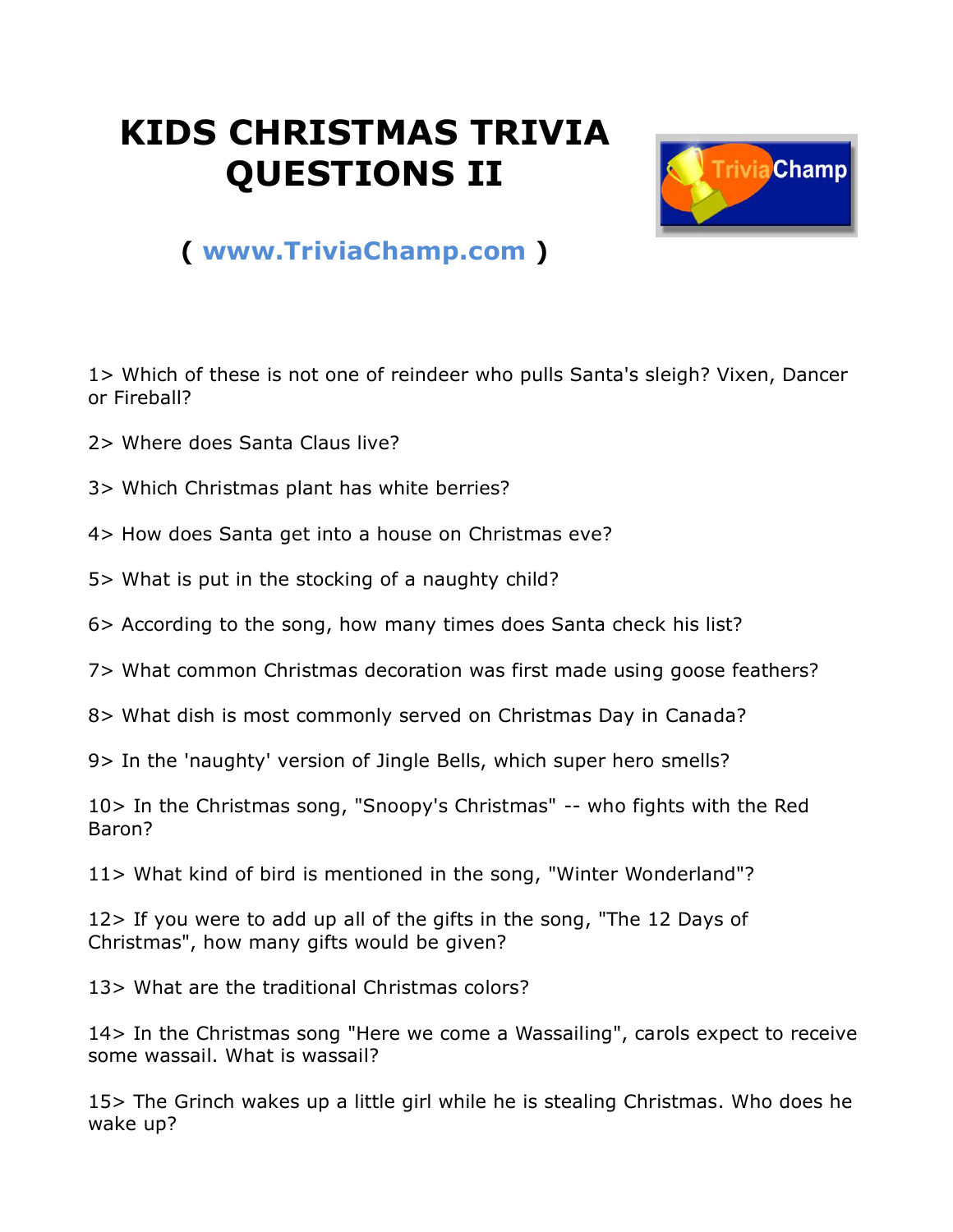16> In the song, "I Saw \_\_\_ Ships", how many ships does the singer see?

17> In the song, "Frosty the Snowman" what is used to make his eyes?

18> In the animated television movie, "Rudolph the Red Nosed Reindeer" where do unwanted toys go?

19> In which Christmas movie would you hear the phrase "Bah humbug"?

20> What is the name of the head elf in the film, "A Christmas Claus"?

## **Answers:**

1> Fireball - In the story, T'was the Night Before Christmas the sleigh is pulled by eight reindeer.

2> The North Pole - Santa's workshop is at the North Pole.

3> Mistletoe - When a person gets a kiss under the mistletoe, a berry is plucked.

4> He comes down the chimney - Santa has been doing this for hundreds of years.

5> Coal - Santa uses a list to see which children have been good.

6> Twice - The list tells him which children deserve presents.

7> The Christmas tree - The goose feathers were dyed green.

8> Turkey - The turkey is often stuffed.

9> Batman - Robin is also mentioned.

10> Snoopy - The fight takes place during the First World War.

11> Blue Bird - The 'new bird' is also mentioned.

12> 364 - You would need a lot of space and bird cages!

13> Red and green - White is often thought to be one of the Christmas colors.

14> A Christmas drink - It is a hot drink flavored with nutmeg and cinnamon.

15> Cindy Lou - The Grinch tells the girl that he is going to fix a light on the tree.

16> Three - The song was written in 1833 by William Sandys.

17> Coal - He is given a corn cob pipe and a button nose.

18> The Island of Misfit Toys - The island is ruled by King Moonracer.

19> A Christmas Carol - This was Scrooge's favorite saying.

20> Bernard - Bernard is over five hundred years old.

**[Kids Christmas Trivia Questions](http://www.triviachamp.com/Kids-Christmas-Trivia-Questions.php)**